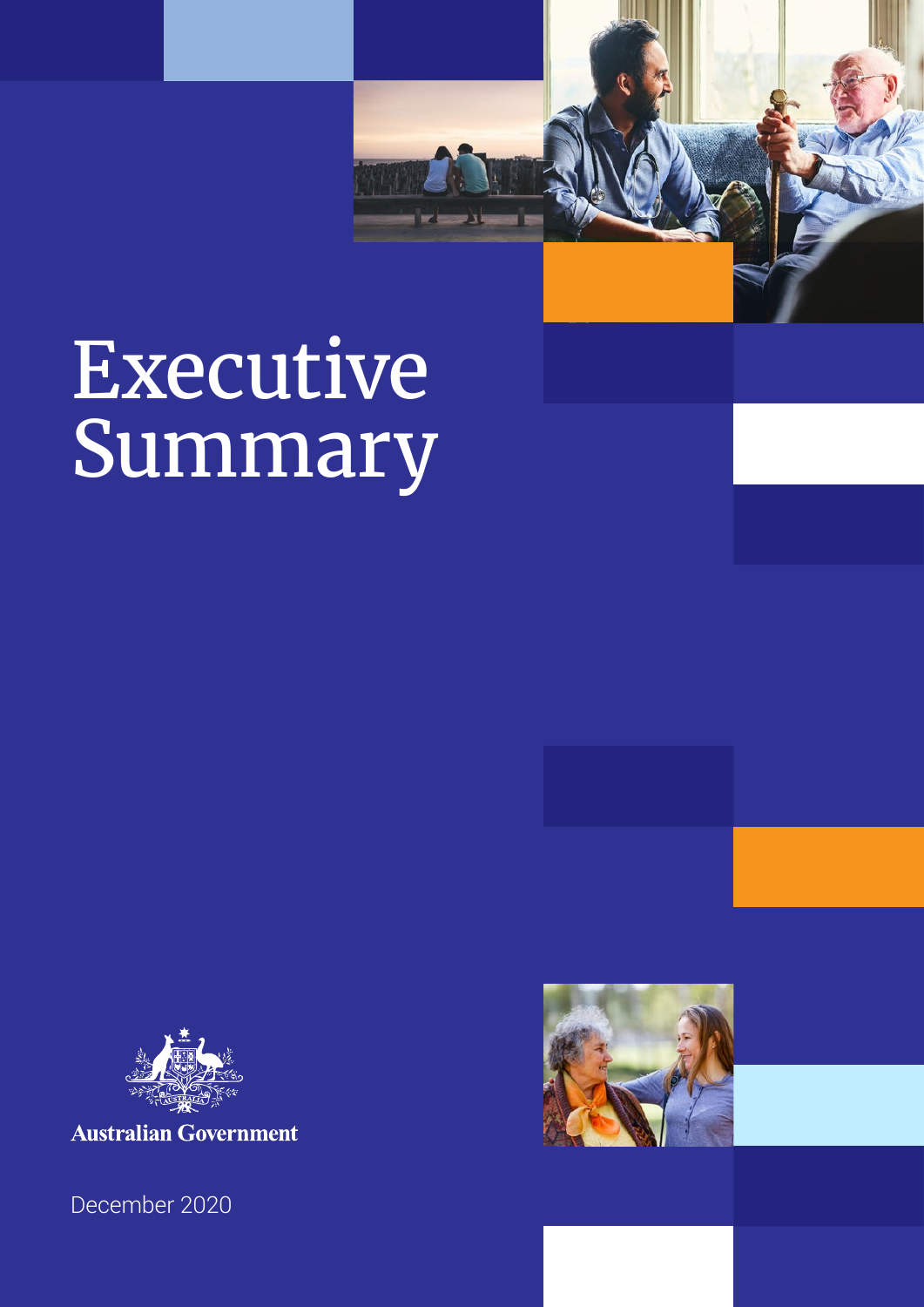Each and every suicide is a tragedy. It is the loss of a person whose reasons for living have been outweighed by the need to end their pain and isolation. It represents a total loss of hope. Further, each suicide attempt and experience of suicidal distress also comes with significant impacts, for the individual and for those who care about them.

We are missing opportunities to reach people earlier in suicidal distress and prevent the onset of suicidal behaviour. Australia needs a more connected and compassionate approach which takes support to people  $-$  where they are when they experience such distress. This calls for a focus on prevention and early intervention, together with more integrated and compassionate service options that strengthen and extend current supports.

This will only be achieved if suicide prevention becomes a shared responsibility for all levels of government, all portfolios and all communities. Each has an essential role for people who are vulnerable to suicide – reducing distress, building a sense of connection and strengthening hope.

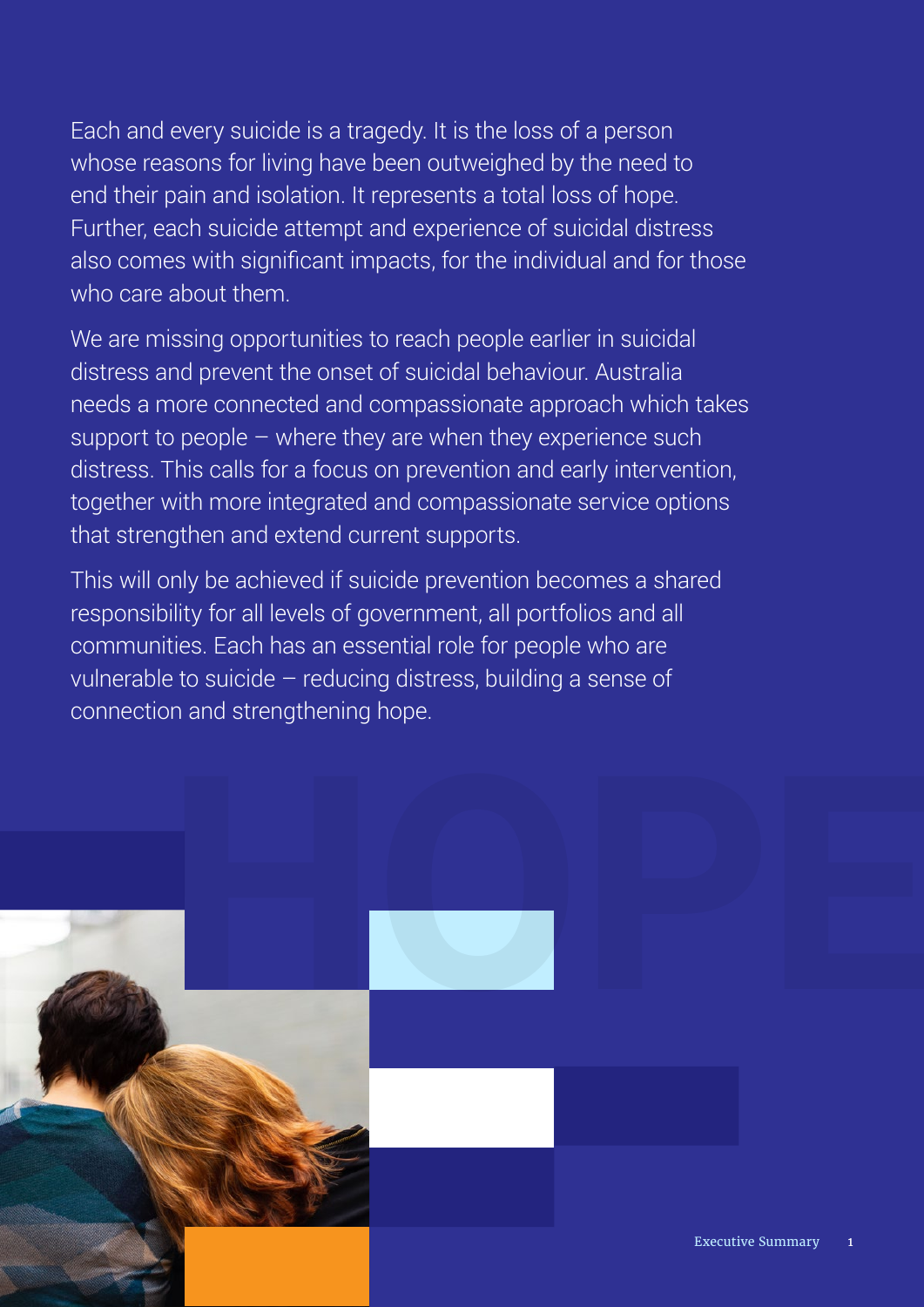In July 2019, Prime Minister Scott Morrison announced the commitment of the Australian Government to working 'towards zero suicides' and the appointment of the First National Suicide Prevention Adviser. Over 18 months, the Adviser and the National Suicide Prevention Taskforce engaged with different levels of government and portfolios, organisations working in suicide prevention, researchers, leaders in Aboriginal and Torres Strait Islander suicide prevention, community members and, most importantly, many people who have lived experience of suicide. This broad engagement focused on better understanding the needs of people who experience suicidal distress, and identifying how Australia's services, systems and government structures at all levels could change to compassionately meet their needs and avoid a suicide trajectory.

This Final Advice consists of three complementary reports building on the Initial Findings submitted in November 2019 and the Interim Advice submitted in August 2020.



## Connected & Compassionate Implementing a national whole of governments approach to suicide prevention December 2020

## December 2020 Shifting the Focus Supporting a comprehensive whole of governments approach to suicide prevention

#### Compassion First

This first report captures the voices of over 3,000 people with lived experience of suicide, particularly those who have survived suicide attempts or lived with suicidal distress. It also provides insights from commissioned research focused on families, caregivers and those bereaved by suicide. The clarion call from people with lived experience is for more comprehensive and connected approaches that address vulnerabilities long before a crisis, and for more compassionate responses that do not treat them as a 'medical problem' but rather provide them with assistance through their distress, connecting them to the right supports.

#### Connected and Compassionate

This second report details eight practical and achievable recommendations and actions for driving change across Australia. Informed by lived experience, the report identifies how a more connected and compassionate approach to suicide prevention will assist people vulnerable to suicide by leveraging the full range of services, touchpoints, policy drivers and resources available to all governments. Its approach focuses on the whole picture of a person's life, identifying and using appropriate life turning points to engage with people to prevent escalation into suicidal crisis, taking help to people – where they are, and in a way that relates to their needs.

#### Shifting the Focus

The third report demonstrates a model for operationalising a comprehensive whole of government approach to suicide prevention, including a decisionmaking tool to be used by government portfolios to identify targeted distress reduction initiatives. It highlights the critical role that multiple sectors and government portfolios have in suicide prevention, and provides practical guidance on the steps government agencies can take to embed this into targeted initiatives, service planning, design, implementation and evaluation.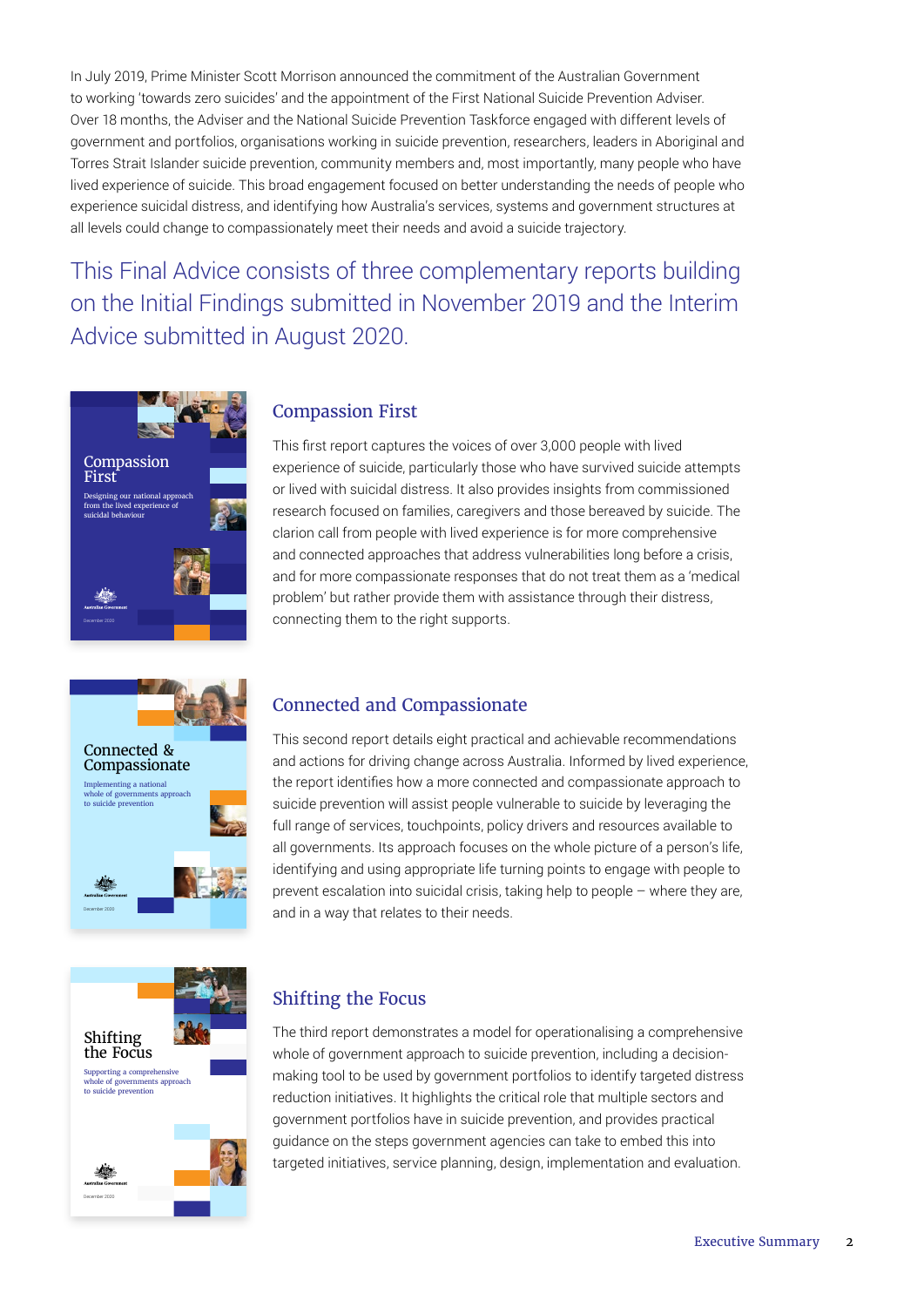## Driving change

There is a compelling case for change: to improve how we approach suicide prevention so we save lives and avoid people reaching suicidal crisis. If we listen to lived experience and couple this with the evidence base developed over decades we will accelerate shifting to where all governments and agencies, not just health, join forces to address suicidal distress and its causes.

Our current approach misses many opportunities to reach and support people because it predominantly focuses on a health services response at the point of crisis. We need to intervene earlier when suicidal distress is developing and the only way to do this is to leverage every arm of government and every service touchpoint. We need to reach people with the right supports, where and when it can make a real difference.

This refocused approach does not wait for people to seek help. It strengthens and builds on currently available supports through community organisations and the health systems to expand reach into every agency and service with which people interact. It implements early distress interventions as a critical tool in addition to  $-$  but not as a substitute for  $-$  clinical interventions and broader public health prevention initiatives.

It requires a change in how we think about suicidal behaviour. We must acknowledge and understand the role of life stressors like unemployment, relationship breakdown and insecure housing, recognising how they contribute to people feeling trapped and overwhelmed. For some people, these life stressors interact with mental illness and alcohol or other drug problems to heighten suicidal distress. For others, they are the primary driver of such distress. Integrated and connected approaches across all services will respond to people's complete needs, throughout their lives.

The *Final Advice* identifies four essential enablers and four further priority shifts that are needed:



#### U.

**CONNECTED** *feel connected to the helper – then I think we have a chance to make a difference. I believe that more literacy and keeping communication channels open about suicide would make a difference. People [die by] suicide when they have no hope. If we can teach people how to have hopeengendering conversations – not wantonly optimistic conversations, but conversations that can have space to hold the real complexity of both the person's distress and the hope to be heard, understood and* 

– Personal story, Private Voices study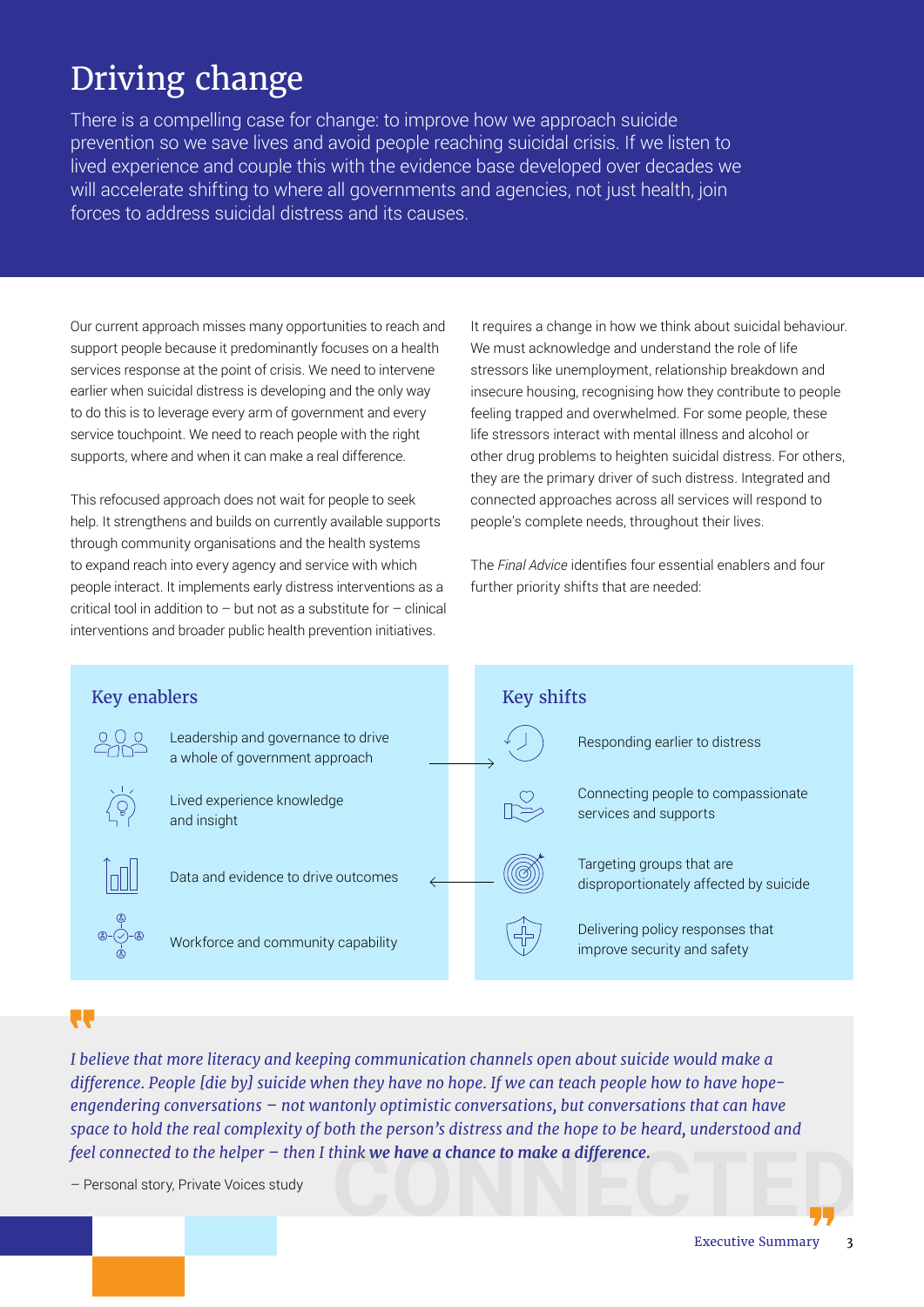### Enablers of this new approach

Governments have made significant investments in suicide prevention in recent years, with much work being available to build upon. However, to enable the shift to a whole of governments approach we must undertake system reform and create the authorising environment for a more connected and compassionate approach.

#### 1. Leadership and governance to drive a whole of government approach

Suicide prevention is historically the portfolio responsibility of Health or Mental Health Ministers. Although investment is undertaken by all levels of government (Commonwealth, State/Territory and, increasingly, local government) the central focus has been on the health system. While health has a key role no single government portfolio can undertake the breadth of actions required to reduce suicides and suicide attempts, and respond to distress. A model encompassing 'whole of governments', can only be possible if authorised by First Ministers. At the national level, a *National Suicide Prevention Strategy* is required and the establishment of a National Suicide Prevention Office would facilitate the setting of strategic directions, build capabilities, support crossjurisdictional and cross-portfolio actions, and report on agreed outcomes.

#### 2. Lived experience knowledge and leadership

People and their lived experience are central to best practice in suicide prevention. Broadening the suicide prevention approach must be informed by what people experiencing suicidal distress really need. In reality, lived experience knowledge and insights are the 'not negotiable' component at all stages, from research that builds the evidence base and guides government policy and program planning, to service design and delivery, program implementation and evaluation. The knowledge and insights of caregivers and people who have been bereaved by suicide are also critical in designing new and better supports, services and approaches. Most importantly, lived experience must inform and shape the development of agreed national outcomes. Success will only come, in terms of preventing suicide and its impacts, by Governments, communities and stakeholders working closely with and allowing all levels of suicide policy and service development to be co-designed with those who have lived experience.

*Suicide prevention efforts require coordination and collaboration among […] both health and nonhealth sectors such as education, labour, agriculture, business, justice, law, defence, politics and the media. These efforts must be comprehensive, integrated and synergistic, as no single approach can impact alone on an issue as complex as suicide.*

– Lived experience statement



#### 3. Data and evidence to drive outcomes

Governments require data to make informed decisions, respond to emerging vulnerabilities, and demonstrate the effectiveness of shifting to a national 'whole of governments' approach to suicide prevention. To achieve this, a national and joined up approach to collecting, sharing and using suicide data, evaluating funded programs, setting research priorities and undertaking knowledge translation is required. Agreement on shared priority outcomes at the strategic and program level will help ensure collective effort is working in the same direction and for the same outcomes. This approach requires durable cross-agency coordination, with close-in-time monitoring of suicide deaths, suicide attempts and other key risk indicators.

#### 4. Workforce and community capability

People experiencing suicidal distress interact with workforces across various sectors, at different times and in different ways. Many are likely to talk to friends and family before seeking professional help. The first time a person discloses their distress or suicidality is a critical moment, so it is vital to build capability and knowledge across workforces and within communities to ensure a shared understanding about suicide distress, and the criticality of a consistent and compassionate approach. This requires strengthening capacity within all government services and community networks in touch with people at times of distress, transition or disconnection. Every interaction an individual has with a department, agency, service provider, worker or community contact is an opportunity to identify suicidal distress and to intervene to ensure they get the right supports at the right time.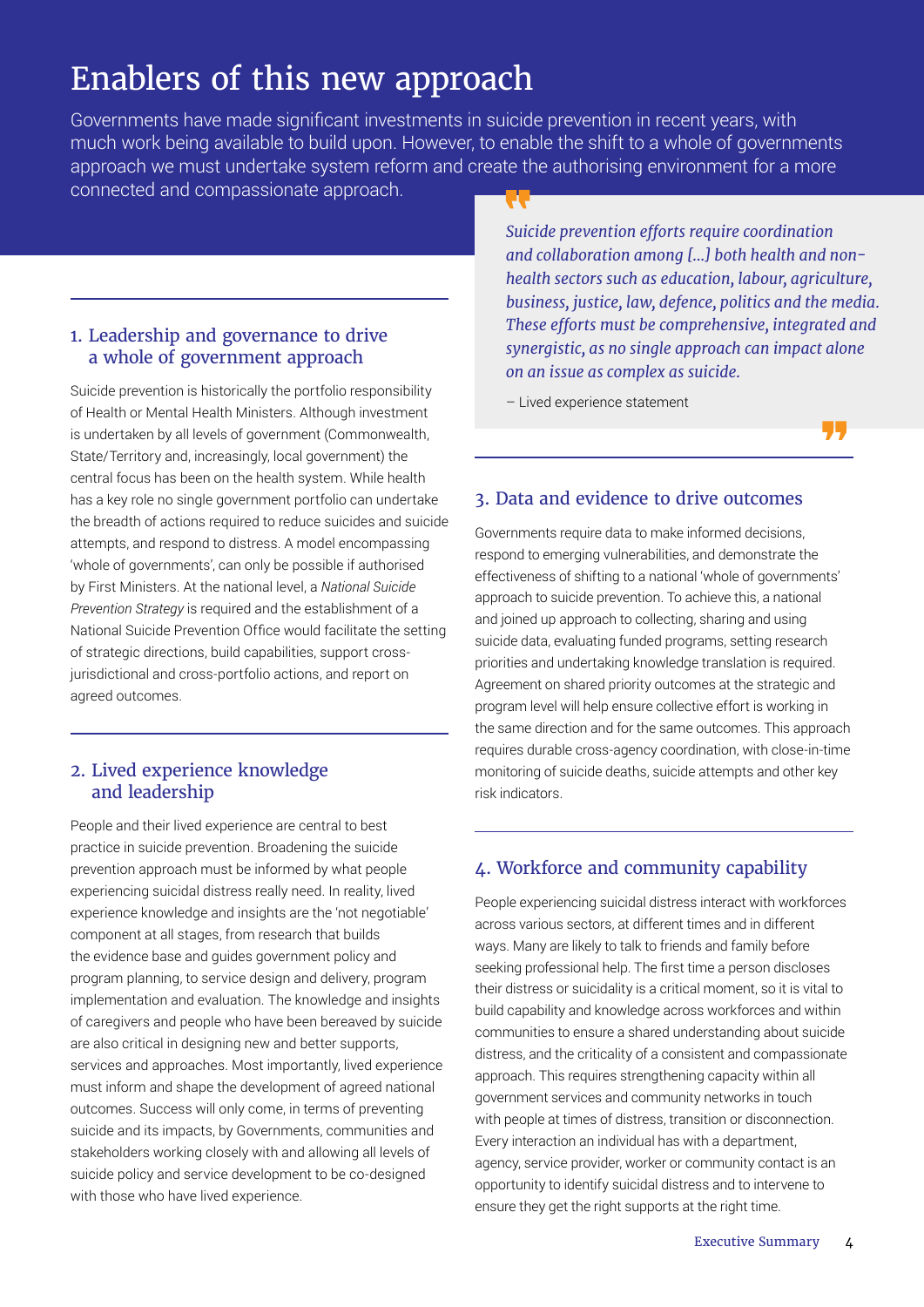### The shifts we need

In addition to the reform needed to enable an appropriate authorising environment, we also need to address interactions that occur with people who are vulnerable to suicide. We need to step back from the point of crisis to look at all the ways we can reach and engage with people to prevent suicidal distress and divert them from a suicidal trajectory. It also means governments working together to provide coordinated care across the life journey, addressing people's needs holistically.

#### 5. Responding earlier to distress

People encounter a range of stressors, transition points and times of disconnection from friends, family and community through different life stages. Consequential distress can develop into suicidal behaviour in the context of other risk factors. Governments provide, or fund, a range of services that support people through many of these difficult times, including family crisis, intimate relationship breakdown, financial distress, health concerns, job loss or business failure. Proactively using these touchpoints and coordinating across the different services provides a new approach of outreach and distress intervention with a specific focus on reducing suicidal behaviour and risk.

#### 6. Connecting people to compassionate services and supports

People with a lived experience of suicide emphasise the importance of coordinated care to support them through crisis, together with ongoing therapeutic approaches and peer support. Services that engage with people at times of acute distress, such as those within our health systems, need better links with ongoing supports to address the underlying drivers of their distress. Health and mental health service responses to suicide need to be augmented by other complementary service offerings so that people experiencing suicidal distress, their caregivers and those bereaved by suicide have access to compassionate and coordinated support in different settings and contexts to meet their diverse needs.

 $\blacksquare$ 

*Helpful responses are those that see our humanity, offer time and a safe space to be deeply listened to and validated, provide genuine compassion, free of judgement and agendas. This empowers a person to find their own meaning and the answers to problems in their own life.*



#### 7. Targeting groups that are disproportionately affected by suicide

While suicidal behaviour can be experienced by anyone, some population groups can be disproportionately affected. It is important to consider all the factors that may increase distress and work to address these through targeted responses where required. These groups include men (who continue to have the highest rate of suicide), young people experiencing significant levels of distress and self-harm, Aboriginal and Torres Strait Islander people, the LGBTIQ+ community, those from culturally and linguistically diverse backgrounds, people living with mental illness and alcohol and other drug problems, veterans and their families, emergency services workers, and people bereaved by suicide. We also need to ensure that our approaches work for rural and remote communities.

#### 8. Delivering policy responses that improve security and safety

While each person's experience of suicidal distress is unique, the social, economic and physical environments in which we live also shape suicidal behaviours. The relevant factors are frequently in the social determinants of health and wellbeing and include: economic, employment and housing security; safety from violence, abuse and discrimination; and social connection and participation in community life. An important component of suicide prevention therefore involves governments delivering on their core business by providing people with good access to basic supports, services and resources, addressing security and safety, and investing in programs that support wellbeing.

The Adviser and Taskforce gratefully acknowledge the many jurisdictional, sector and lived experience representatives, and members on the Expert Advisory Group, whose input and feedback has informed this Advice. While many different voices contributed to this conversation, they share a unified desire to work together to ensure that individuals, households and communities get the support they need as early as possible. This shared intent is the fuel that will drive collective action on the reforms laid out through this advice.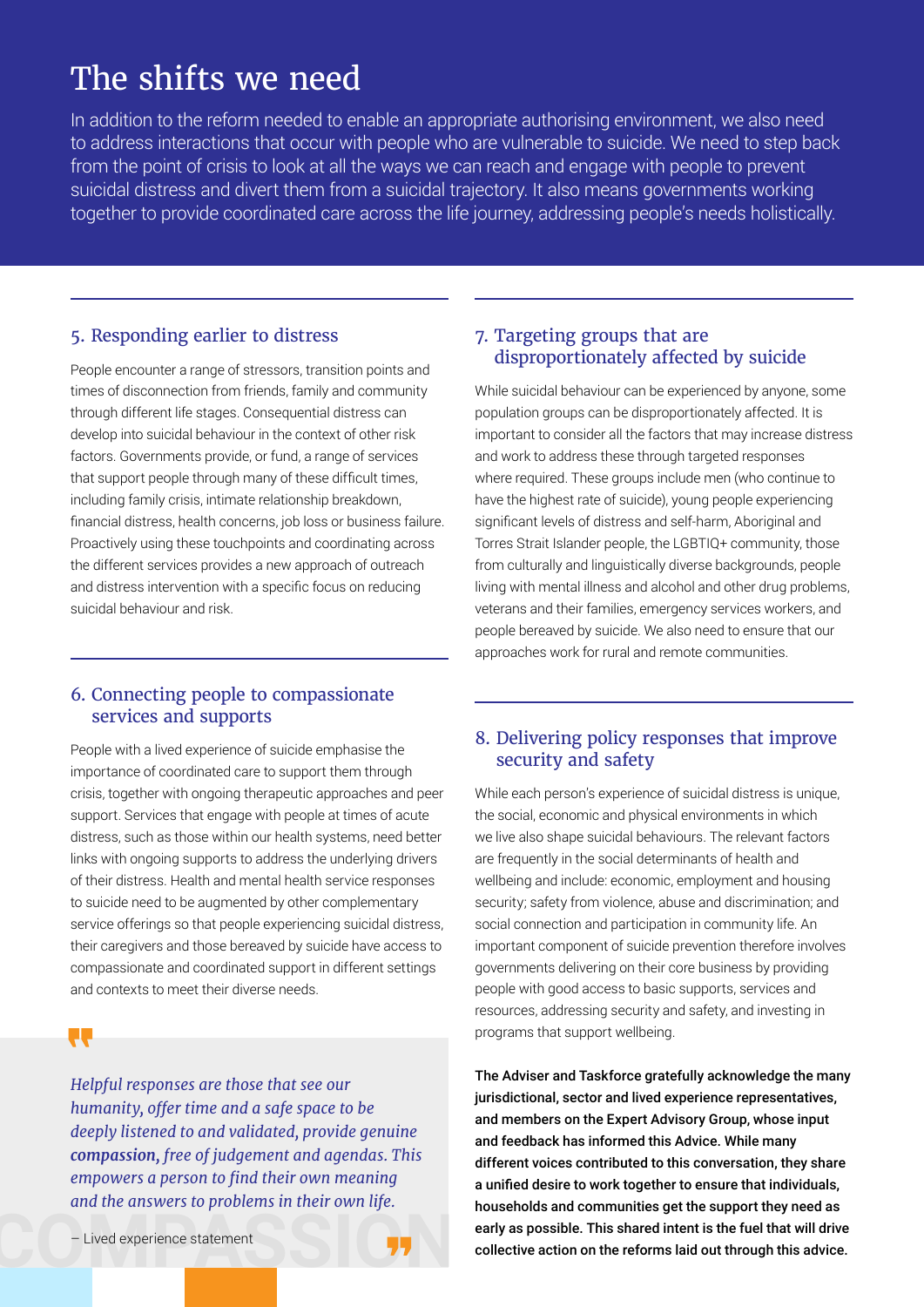#### 1. Leadership and governance to drive a whole of government approach

Recommendation 1: All governments work together to deliver a whole of government approach – at the national (cross-jurisdictional), jurisdictional (cross-portfolio) and regional levels; with national outcomes to be developed and adopted by all governments.

This includes the following priority actions:

- 1.1 All governments to continue or shift to a whole of government approach, with suicide prevention authorised by First Ministers and mechanisms to drive crossportfolio action implemented.
- 1.2 A *National Suicide Prevention Strategy* is developed to align with the National Agreement on Mental Health and Suicide Prevention, identifying initiatives, which require a strategic national approach.
- 1.3 A National Suicide Prevention Office is established in 2021 to set strategic directions, build capabilities, support cross-jurisdictional and cross-portfolio action and report on agreed outcomes.
- 1.4 The National Agreement on Mental Health and Suicide Prevention to include strengthened and resourced regional arrangements for suicide prevention.

#### 2. Lived experience knowledge and leadership

Recommendation 2: All governments commit to integrate lived experience knowledge into national priority setting, planning, design, delivery and evaluation of suicide prevention services and programs.

This includes the following priority actions:

- 2.1 All governments integrate lived experience expertise into leadership and governance structures for suicide prevention.
- 2.2 All governments include a requirement for demonstrated engagement and co-design with people who have lived experience of suicide in funded research, services and programs.
- 2.3 All governments commit adequate funding and implement support structures to build the lived experience workforce, including the lived experience peer workforce.
- 2.4 All governments increase lived experience research, particularly focused on people who have experienced suicidal distress and/or attempted suicide.

#### 3. Data and evidence to drive outcomes

Recommendation 3: Recognising that measurement of outcomes is essential to monitor impacts of suicide prevention initiatives, all governments commit to work together to identify data needed for such measurement, undertake to improve the quality and timeliness of that data, and enable sharing across agencies.

This includes the following **priority actions:** 

- 3.1 All jurisdictions maintain or, where not already in place, establish a suicide register and mechanisms for the routine collection and timely sharing of data on suicide, suicide attempts and self-harm.
- 3.2 Regular national surveys to determine the population prevalence of suicidal ideation, self-harm and suicide attempts and to ensure adequate data capture – including in relation to priority populations.
- 3.3 The National Office for Suicide Prevention to lead: (a) the development of a national outcomes framework for suicide prevention, informed by lived experience, to be applied at the program and service level as well as the national level; and (b) the development of national definitions of, and standards for, self-harm and suicide attempts.
- 3.4 All jurisdictions work with the National Office for Suicide Prevention to set priorities for suicide prevention research and share knowledge for continual improvement.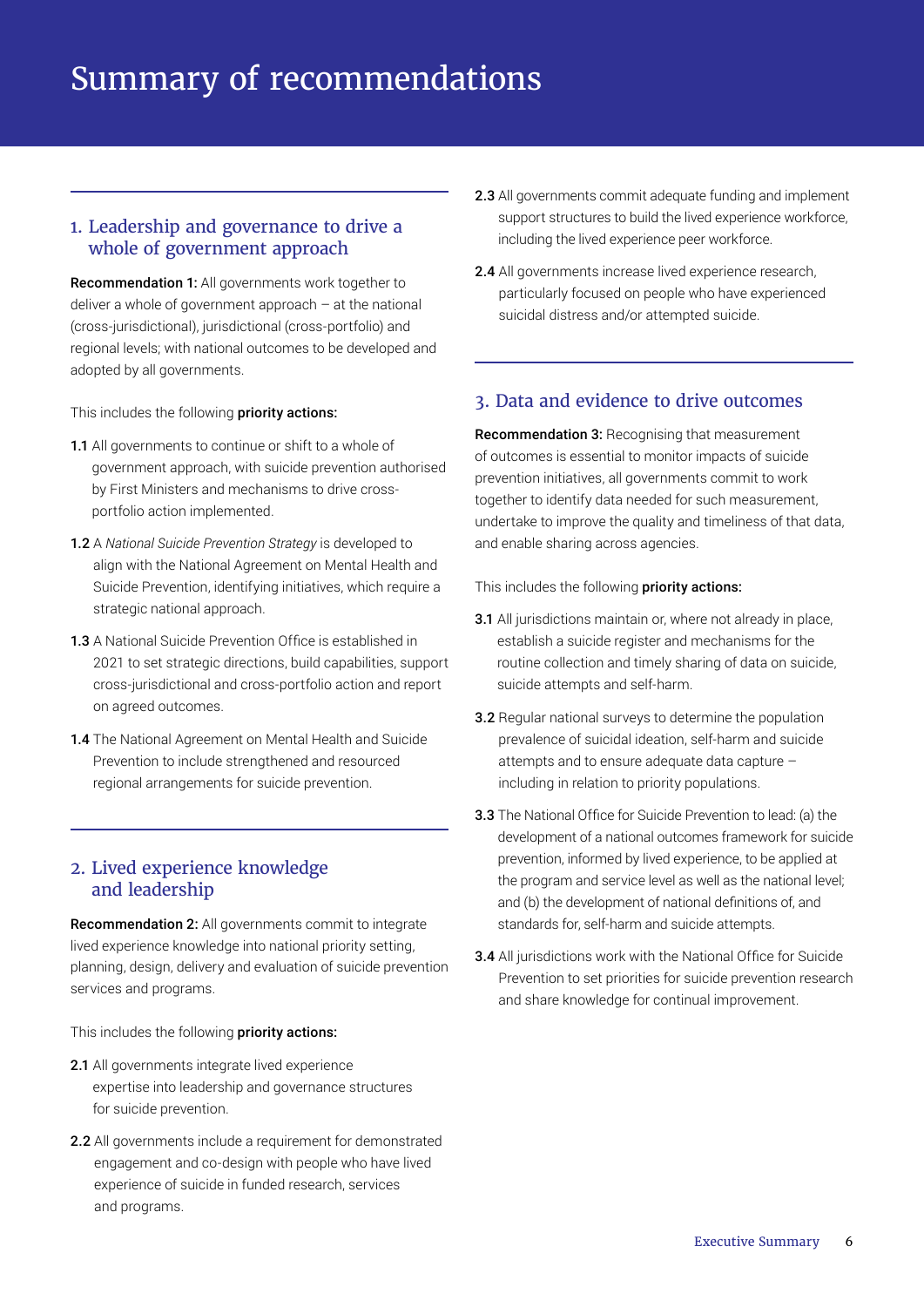#### 4. Workforce and community capability

Recommendation 4: All governments to commit to prioritising evidence-based and compassion-focused workforce development to drive cultural change in and improve the capacity and capability of all (formal and informal) workforces involved in suicide prevention.

This includes the following priority actions:

- 4.1 All jurisdictions resource contemporary and evidencebased training for clinical and other health staff.
- 4.2 All jurisdictions implement contemporary compassionbased training for frontline workers that enable them to respond to distress – especially those providing financial, employment and relationship support to people experiencing distress.
- 4.3 The National Office of Suicide Prevention works with all jurisdictions and relevant stakeholders to lead the development of a national suicide prevention workforce strategy.

#### 5. Responding earlier to distress

Recommendation 5: As a priority action and reform, all governments work together to develop and implement responses that provide outreach and support at the point of distress, to reduce the onset of suicidal behaviour.

This includes the following priority actions:

- 5.1 Coordinated cross-jurisdictional and cross-portfolio action to intervene early in life to: (a) mitigate the impacts of adverse childhood experiences; (b) strengthen supports for families; and (c) ensure early access to programs, treatment and support for children and young people.
- 5.2 Developing, implementing and evaluating a scalable early distress intervention for people experiencing: (a) intimate relationship distress; (b) employment or workplace distress; (c) financial distress; and (d) isolation and loneliness.
- 5.3 Implementing and evaluating interventions that support people through transitions, including: (a) entering or being released from justice settings; (b) leaving military service; (c) finishing or disengaging from education or vocational settings; (d) entering retirement; and (e) engagement with aged or supported care services.

#### 6. Connecting people to compassionate services and supports

Recommendation 6: All governments work together to progress service reform to achieve integrated, connected and quality services for people experiencing suicidal distress, people who have attempted suicide as well as caregivers and people impacted by suicidal behaviour.

This includes all governments working together to implement priority actions from the *National Suicide Prevention Strategy for Australia's Health System 2020-2023* and the *National Mental Health and Wellbeing Pandemic Response Plan,* including:

- 6.1 Integrated digital and face-to-face supports to improve accessibility, service options and appropriate levels of service.
- 6.2 New service models incorporating compassionate community-based support for people experiencing suicidal distress.
- 6.3 Aftercare services for anyone who has attempted suicide or experienced a suicidal crisis.
- 6.4 Timely and compassionate supports for families, friends, caregivers and impacted communities, including bereavement and postvention responses.
- 6.5 Connecting alcohol and other drug prevention and treatment services to our suicide prevention approach.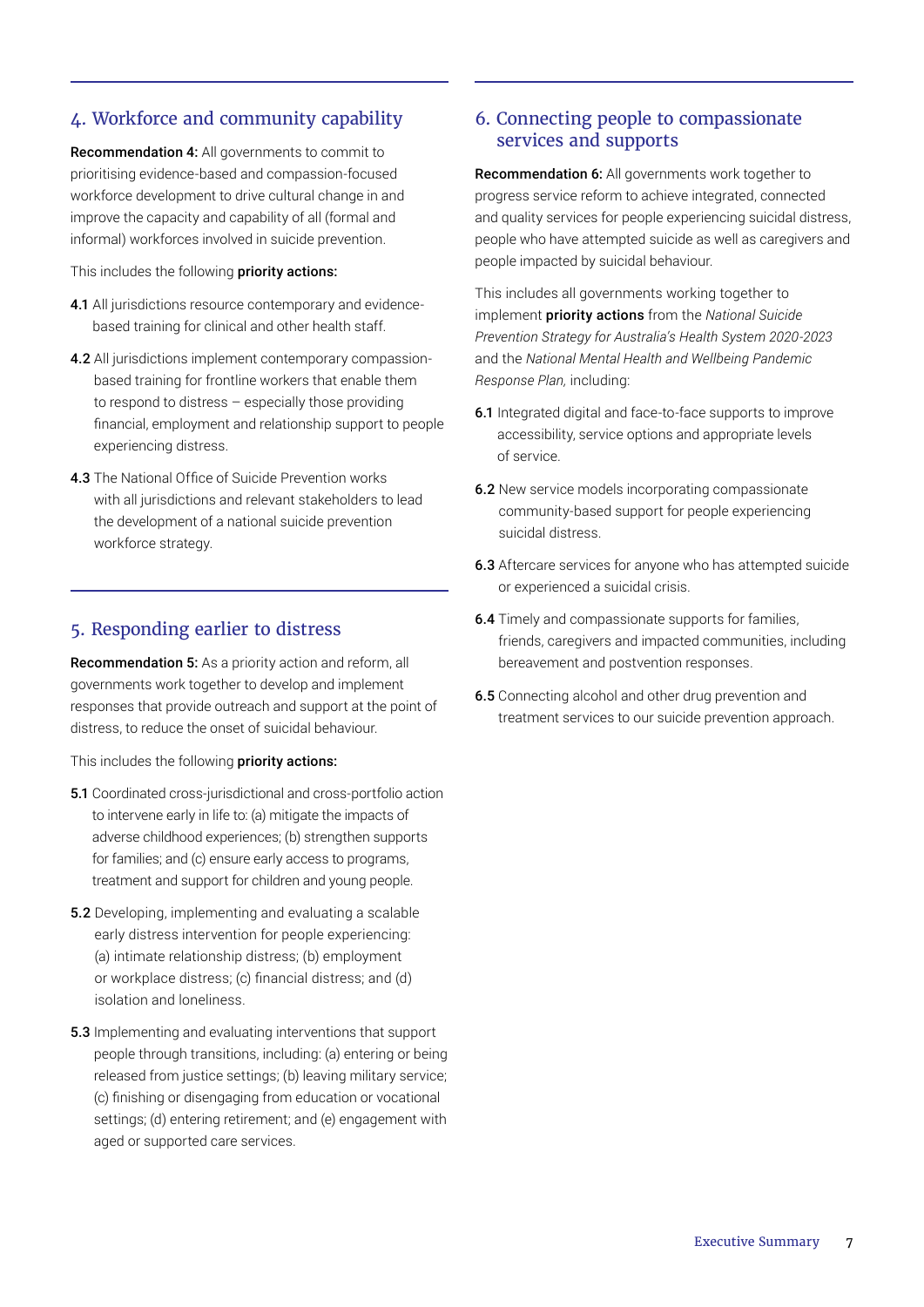#### 7. Targeting groups that are disproportionately impacted by suicide

Recommendation 7: All governments to apply an equity approach to suicide prevention planning and funding to prioritise targeted approaches for populations that are disproportionately impacted by suicide.

This includes the following priority actions:

- 7.1 National funding of the *National Aboriginal and Torres Strait Islander Suicide Prevention Strategy* from 2021, implementing Indigenous leadership and governance, place-based initiatives and building on workforce and community strengths.
- 7.2 All jurisdictions to commit to identifying priority actions for male suicide prevention to be incorporated into the *National Suicide Prevention Strategy,* including: (a) the Commonwealth government to lead on identifying priority actions that leverage their government services and systems, such as employment services, family law courts, relationship services and aged care; and (b) all jurisdictions to review and report on the accessibility of their funded services and programs for men.
- 7.3 All jurisdictions contribute to identifying national actions for priority populations to be included in a *National Suicide Prevention Strategy*, including: children and young people; LGBTIQ+ communities; culturally and linguistically diverse communities; veterans and their families; and those living in rural and regional communities impacted by adversity.
- 7.4 Drawing from regular data reviews and evidence, all jurisdictions contribute to identifying national actions for occupations and industries with higher rates of suicide.

#### 8. Policy responses to improve security and safety

Recommendation 8: Working towards a 'suicide prevention in all policies' approach, all governments: build capabilities within key policy teams and departments and review existing policies to enhance opportunities for improved security and enhanced safety through a National Strategy.